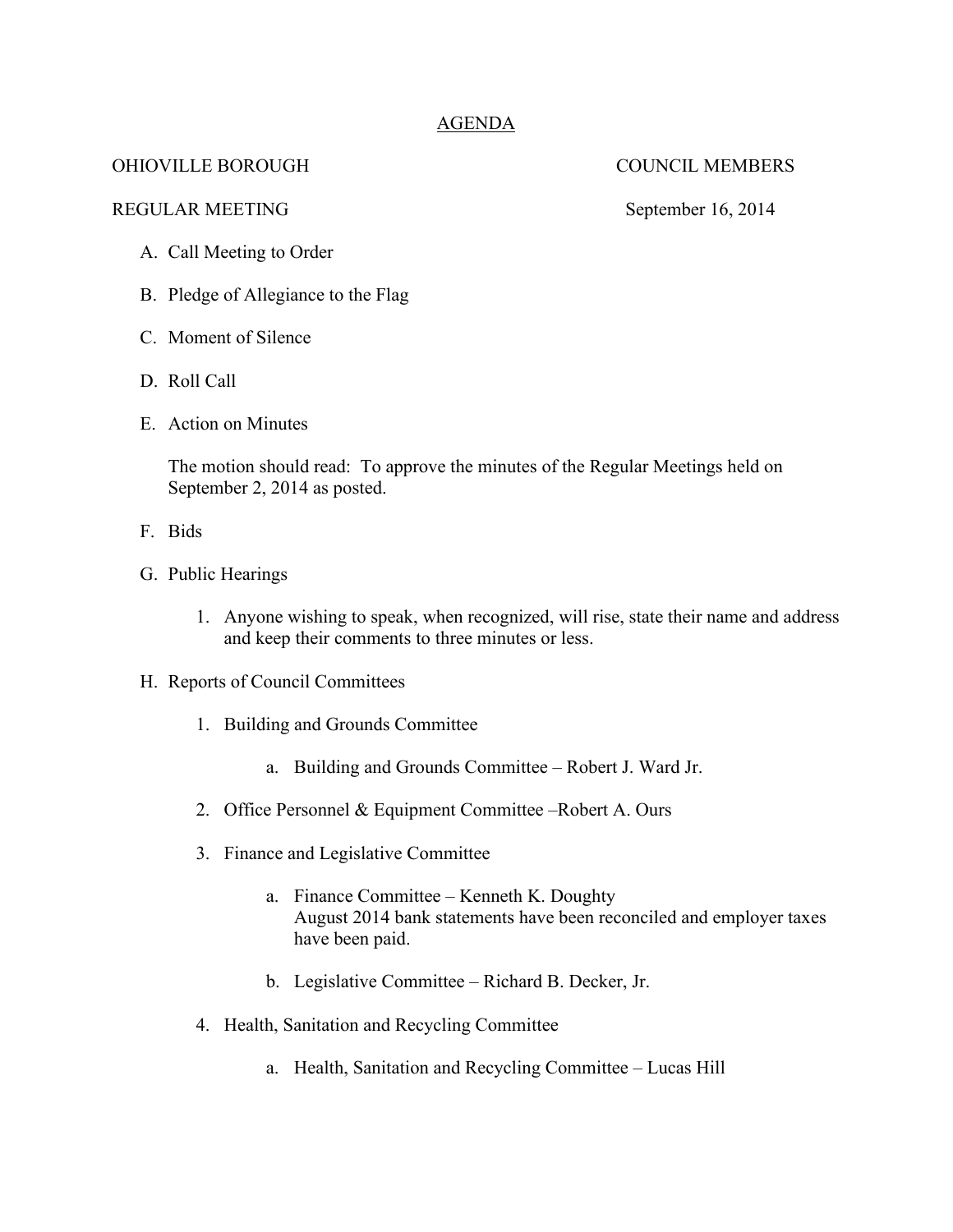### Page 2

- 5. Public Safety Committee
	- a. Fire Committee Richard E. Jackson
	- b. Police Committee Richard B. Decker, Jr. Quote from Watchguard for yearly maintenance.
	- 6. Recreation Committee
		- a. Recreation Committee Denise A. Cox Will be discussing work to be performed at the ball field.
	- 7. Road Committee
		- a. Road Committee Robert J. Ward, Jr.
			- 1. Road Report
	- 8. Public Utilities Committee
		- a. Public Utilities Committee Denise A. Cox

### I. Reports of Officers

- 1. Mayor
- 2. Secretary No Report
- 3. Treasurer Treasurers Report Submitted
	- a. Treasurer Report (Book Balances)
	- b. Bank Balances (Page 3 of Bill List No. 9)
		- 1. The motion should read: To accept the Treasurers Report for the month ending August 31, 2014.
- 4. Planning Commission RE-Subdivision Consolidation Lots 127 & 128 GCU Plan No. 2 (revised)
- 5. Emergency Coordinator Eugene Nagy No Report
- 6. Borough Solicitor Paul A. Steff
- 7. Borough Engineer John Klein